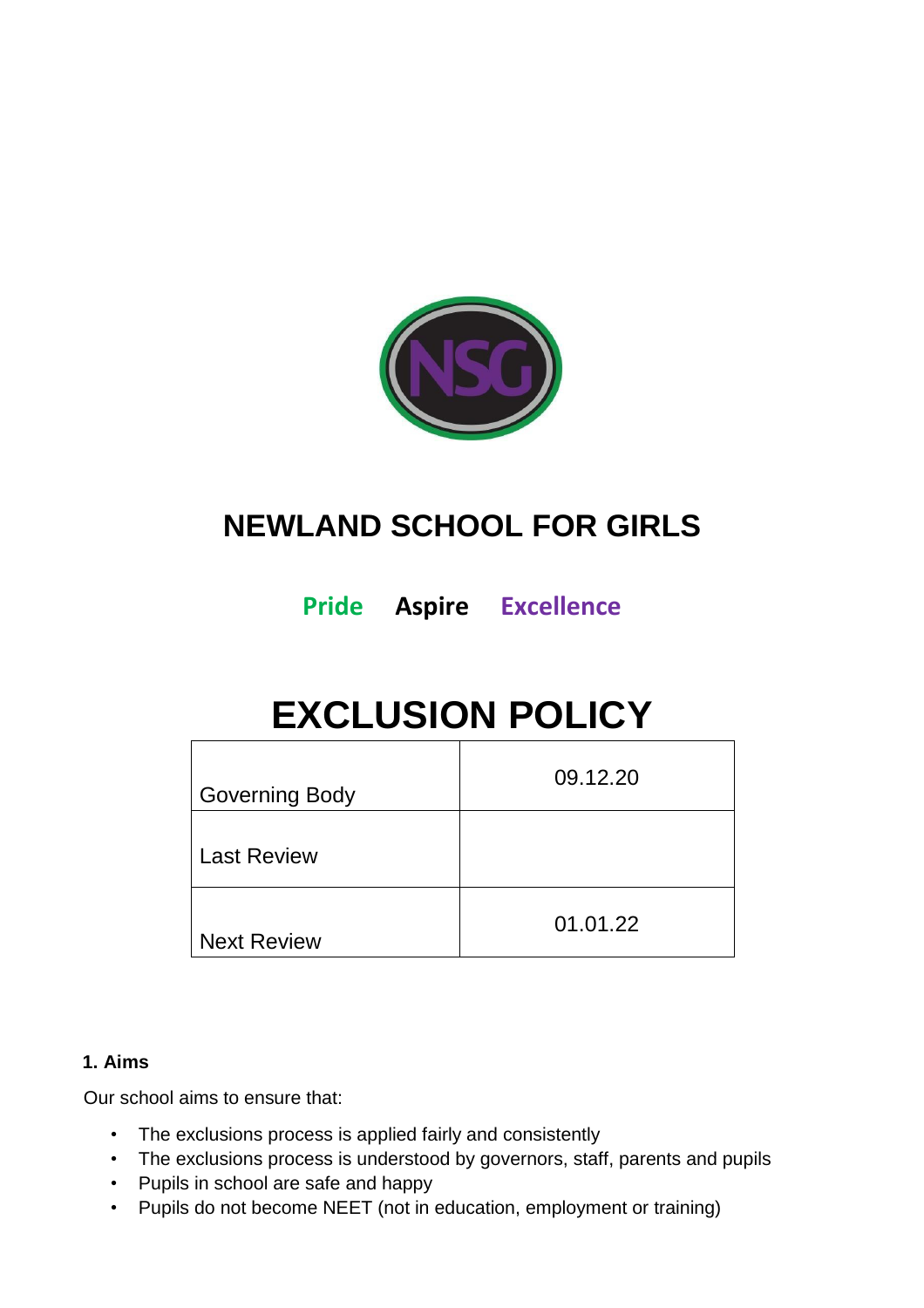# **2. Legislation and statutory guidance**

This policy is based on statutory guidance from the Department for Education: [Exclusion](https://www.gov.uk/government/publications/school-exclusion)  [from](https://www.gov.uk/government/publications/school-exclusion) [maintained schools, academies and pupil referral units \(PRUs\) in England.](https://www.gov.uk/government/publications/school-exclusion) 

It is based on the following legislation, which outline schools' powers to exclude pupils:

Section 52 of the [Education Act 2002,](http://www.legislation.gov.uk/ukpga/2002/32/section/52) as amended by the [Education Act 2011](http://www.legislation.gov.uk/ukpga/2011/21/contents/enacted)

[The School Discipline \(Pupil Exclusions and Reviews\) \(England\) Regulations 2012](http://www.legislation.gov.uk/uksi/2012/1033/made)

Sections 64-68 of the [School Standards and Framework Act 1998](http://www.legislation.gov.uk/ukpga/1998/31) In

addition, the policy is based on:

Part 7, chapter 2 of the [Education and Inspections Act 2006,](http://www.legislation.gov.uk/ukpga/2006/40/part/7/chapter/2) which looks at parental responsibility for excluded pupils

Section 579 of the [Education Act 1996,](http://www.legislation.gov.uk/ukpga/1996/56/section/579) which defines 'school day'

The [Education \(Provision of Full-Time Education for Excluded Pupils\) \(England\)](http://www.legislation.gov.uk/uksi/2007/1870/contents/made)  **[Regulations](http://www.legislation.gov.uk/uksi/2007/1870/contents/made)** [2007,](http://www.legislation.gov.uk/uksi/2007/1870/contents/made) as amended by [The Education \(Provision of Full-Time Education for Excluded Pupils\)](http://www.legislation.gov.uk/uksi/2014/3216/contents/made)

[\(England\) \(Amendment\) Regulations 2014](http://www.legislation.gov.uk/uksi/2014/3216/contents/made)

This policy complies with our funding agreement and articles of association.

# **3. The decision to exclude**

Only the headteacher, or acting headteacher, can exclude a pupil from school. A permanent exclusion will be taken as a last resort.

Our school is aware that off-rolling is unlawful. Ofsted defines off-rolling as:

"…the practice of removing a pupil from the school roll without a formal, permanent exclusion or by encouraging a parent to remove their child from the school roll, when the removal is primarily in the interests of the school rather than in the best interests of the pupil."

We are committed to following all statutory exclusions procedures to ensure that every child receives an education in a safe and caring environment.

A decision to exclude a pupil will be taken only:

- In response to serious or persistent breaches of the school's behaviour policy, **and**
- If allowing the pupil to remain in school would seriously harm the education or welfare of others

Before deciding whether to exclude a pupil, either permanently or for a fixed period, the headteacher will:

- Consider all the relevant facts and evidence, including whether the incident(s) leading to the exclusion were provoked
- Allow the pupil to give their version of events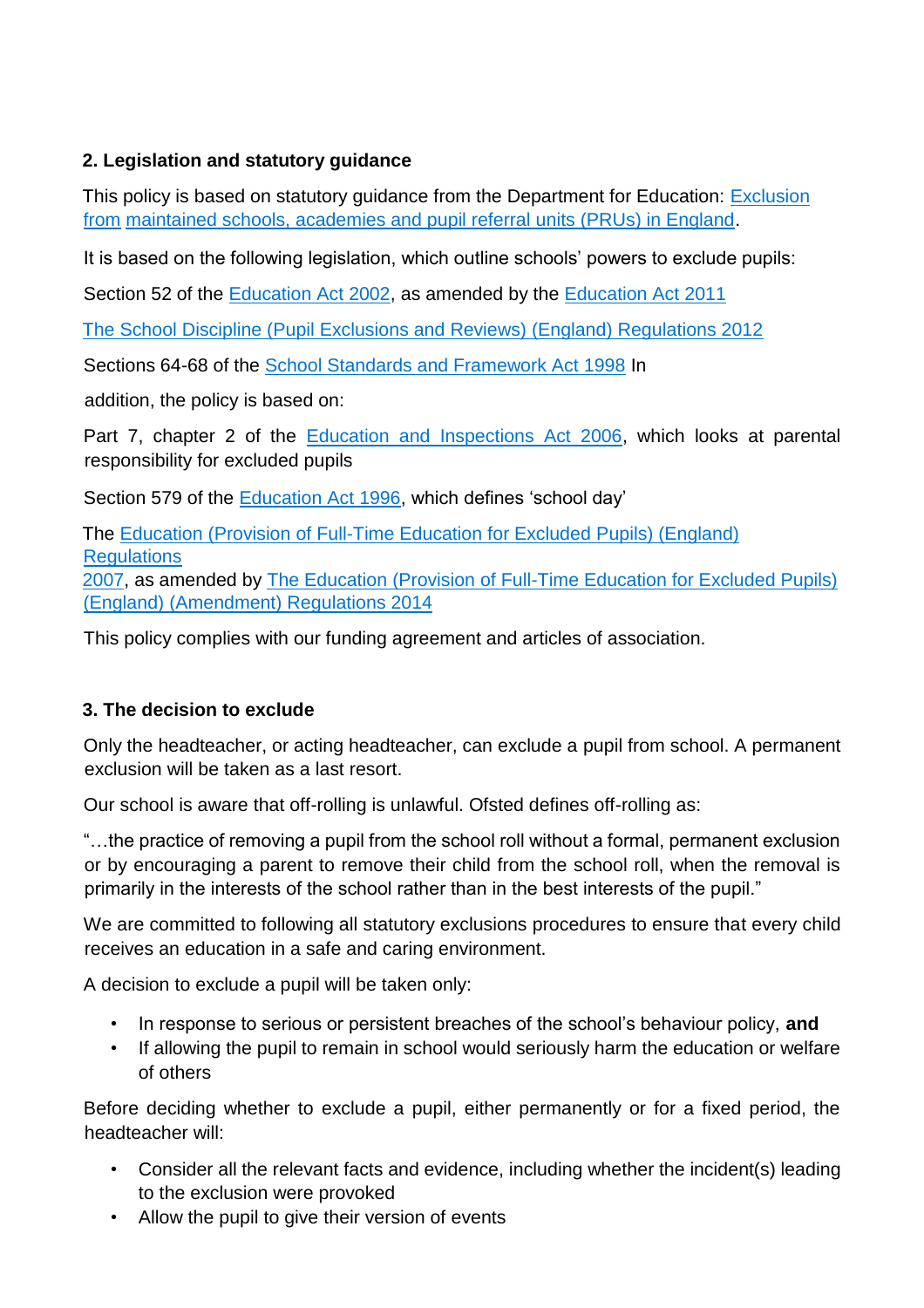• Consider if the pupil has special educational needs (SEN)

#### **4. Definition**

For the purposes of exclusions, school day is defined as any day on which there is a school session. Therefore, INSET or staff training days do not count as a school day.

#### **5. Roles and responsibilities**

#### **5.1 The headteacher**

#### **Informing parents**

- The headteacher will immediately provide the following information, in writing, to the parents of an excluded pupil:
- The reason(s) for the exclusion
- The length of a fixed-term exclusion or, for a permanent exclusion, the fact that it is permanent
- Information about parents' right to make representations about the exclusion to the governing body and how the pupil may be involved in this
- Where there is a legal requirement for the governing body to meet to consider the reinstatement of a pupil, and that parents have a right to attend a meeting, be represented at a meeting (at their own expense) and to bring a friend
- The headteacher will also notify parents by the end of the afternoon session on the day their child is excluded that for the first 5 school days of an exclusion, or until the start date of any alternative provision where this is earlier, parents are legally required to ensure that their child is not present in a public place during school hours without a good reason. Parents may be given a fixed penalty notice or prosecuted if they fail to do this.
- If alternative provision is being arranged, the following information will be included when notifying parents of an exclusion:
- The start date for any provision of full-time education that has been arranged
- The start and finish times of any such provision, including the times for morning and afternoon sessions, where relevant
- The address at which the provision will take place
- Any information required by the pupil to identify the person they should report to on the first day
- Where this information on alternative provision is not reasonably ascertainable by the end of the afternoon session, it may be provided in a subsequent notice, but it will be provided no later than 48 hours before the provision is due to start. The only exception to this is where alternative provision is to be provided before the sixth day of an exclusion, in which case the information can be provided with less than 48 hours' notice with parents' consent.

#### **Informing the governing body and local authority**

The headteacher will immediately notify the governing body and the local authority (LA) of: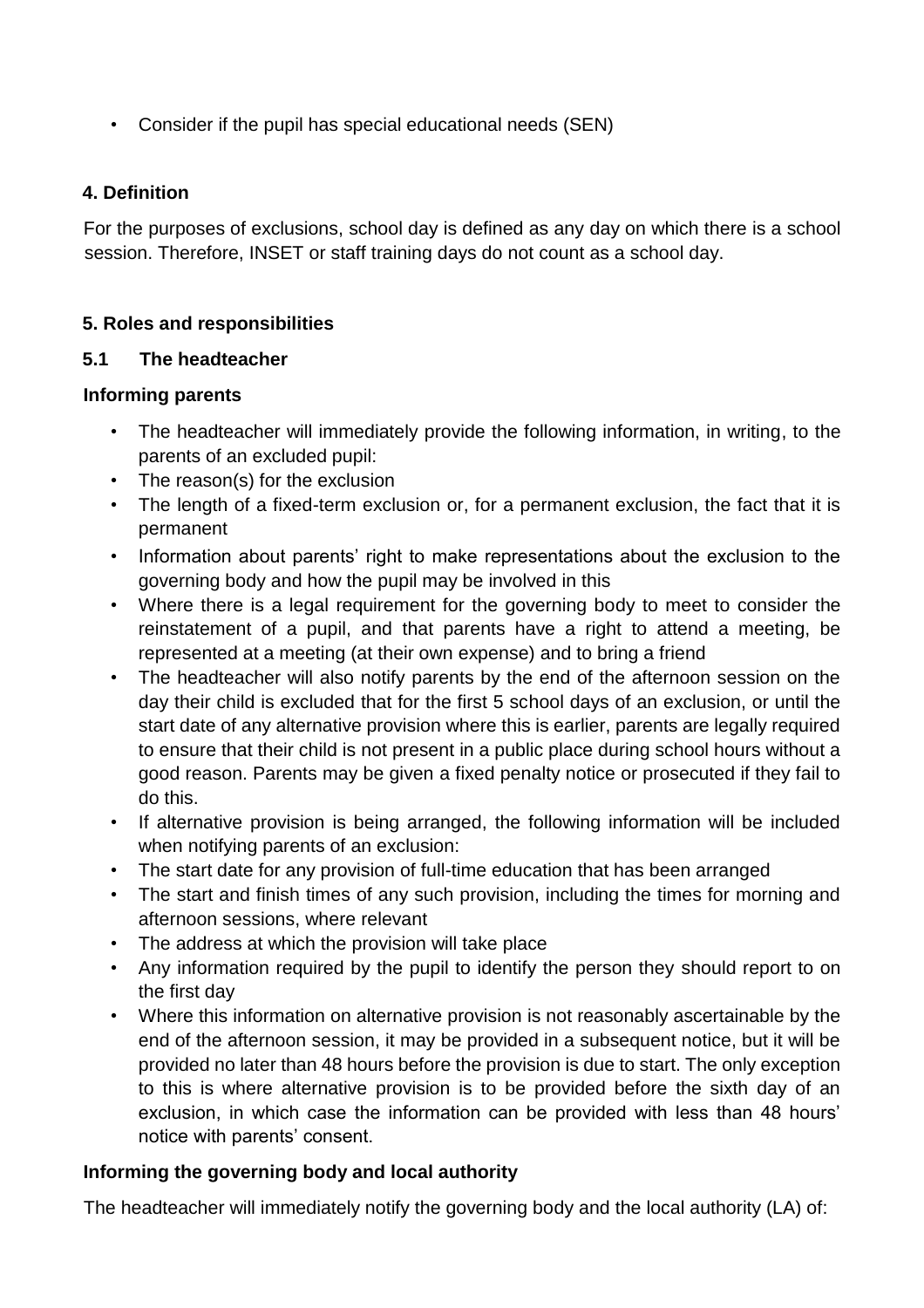- A permanent exclusion, including when a fixed-period exclusion is made permanent
- Exclusions which would result in the pupil being excluded for more than 5 school days (or more than 10 lunchtimes) in a term
- Exclusions which would result in the pupil missing a public examination
- For a permanent exclusion, if the pupil lives outside the LA in which the school is located, the headteacher will also immediately inform the pupil's 'home authority' of the exclusion and the reason(s) for it without delay.
- For all other exclusions, the headteacher will notify the governing body and LA once a term.

#### **5.2 The governing body**

- Responsibilities regarding exclusions is delegated to Student Discipline Committee.
- The committee has a duty to consider the reinstatement of an excluded pupil (see section 6).

Provision does not have to be arranged for pupils in the final year of compulsory education who do not have any further public examinations to sit.

#### **5.3 The LA**

For permanent exclusions, the LA is responsible for arranging suitable full-time education to begin no later than the sixth day of the exclusion.

#### **6. Considering the reinstatement of a pupil**

The Student Discipline Committee will consider the reinstatement of an excluded pupil within 15 school days of receiving the notice of the exclusion if:

- The exclusion is permanent
- It is a fixed-term exclusion which would bring the pupil's total number of school days of exclusion to more than 15 in a term
- It would result in a pupil missing a public examination
- If requested to do so by parents, the governing body will consider the reinstatement of an excluded pupil within 50 school days of receiving notice of the exclusion if the pupil would be excluded from school for more than 5 school days, but less than 15, in a single term.

Where an exclusion would result in a pupil missing a public examination, student discipline committee will consider the reinstatement of the pupil before the date of the examination. If this is not practicable, the committee will consider the exclusion and decide whether or not to reinstate the pupil.

The committee can either:

- Decline to reinstate the pupil, or
- Direct the reinstatement of the pupil immediately, or on a particular date

In reaching a decision, the committee will consider whether the exclusion was lawful, reasonable and procedurally fair and whether the headteacher followed their legal duties. They will decide whether or not a fact is true 'on the balance of probabilities', which differs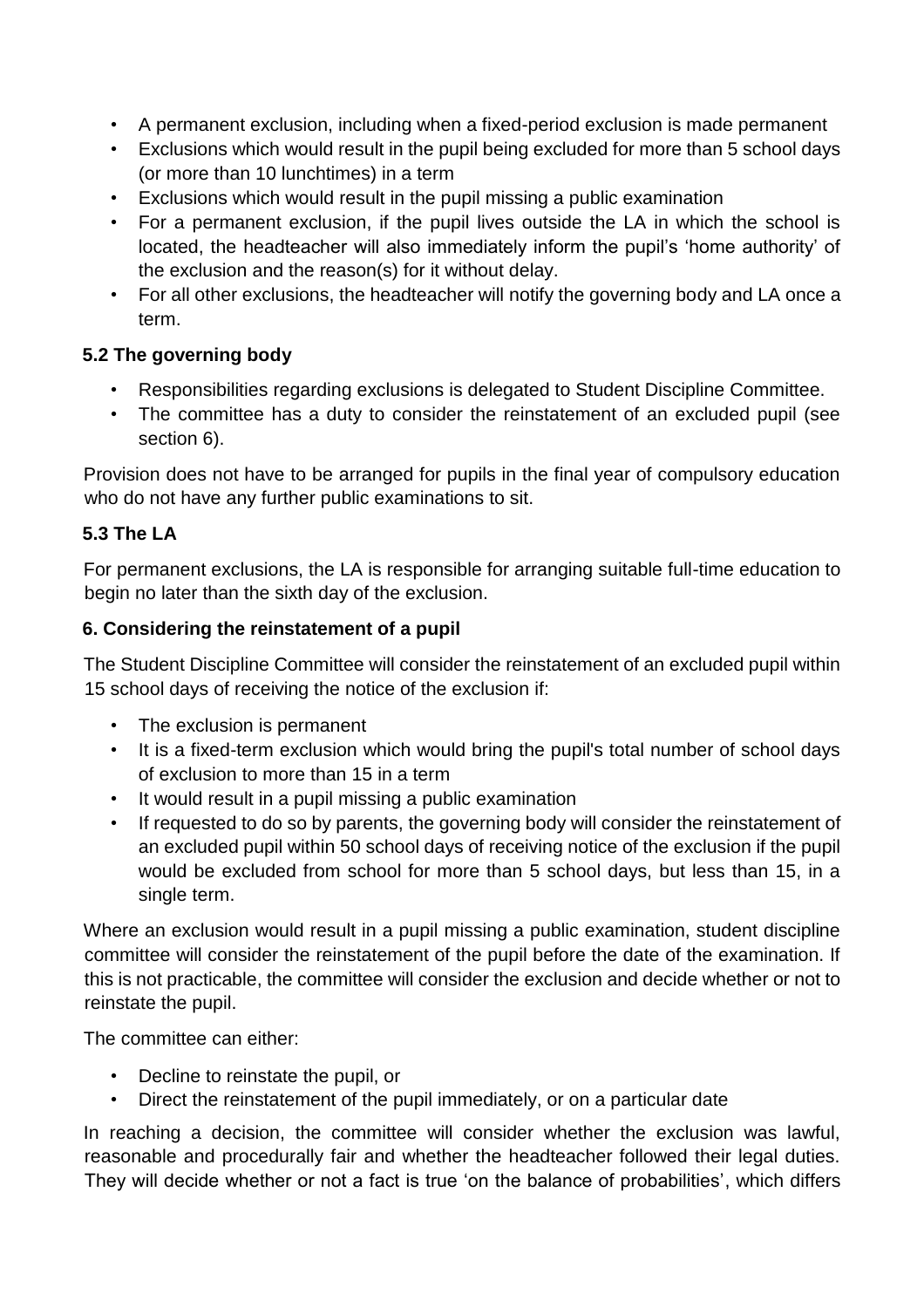from the criminal standard of 'beyond reasonable doubt', as well as any evidence that was presented in relation to the decision to exclude.

Minutes will be taken of the meeting, and a record of evidence considered kept. The outcome will also be recorded on the pupil's educational record.

The committee will notify, in writing, the headteacher, parents and the LA of its decision, along with reasons for its decision, without delay.

Where an exclusion is permanent, the committee's decision will also include the following:

The fact that it is permanent

Notice of parents' right to ask for the decision to be reviewed by an independent review panel, and:

- The date by which an application for an independent review must be made
- The name and address to whom an application for a review should be submitted  $\Box$  That any application should set out the grounds on which it is being made and that, where appropriate, reference to how the pupil's SEN are considered to be relevant to the exclusion
- That, regardless of whether the excluded pupil has recognised SEN, parents have a right to require the [LA/academy trust] to appoint an SEN expert to attend the review
- Details of the role of the SEN expert and that there would be no cost to parents for this appointment
- That parents must make clear if they wish for an SEN expert to be appointed in any application for a review
- That parents may, at their own expense, appoint someone to make written and/or oral representations to the panel, and parents may also bring a friend to the review

That if parents believe that the exclusion has occurred as a result of discrimination, they may make a claim under the Equality Act 2010 to the first-tier tribunal (special educational needs and disability), in the case of disability discrimination, or the county court, in the case of other forms of discrimination. A claim of discrimination made under these routes should be lodged within 6 months of the date on which the discrimination is alleged to have taken place

#### **7. An independent review**

If parents apply for an independent review, the trust will arrange for an independent panel to review the decision of the governing body not to reinstate a permanently excluded pupil.

Applications for an independent review must be made within 15 school days of notice being given to the parents by the governing body of its decision to not reinstate a pupil.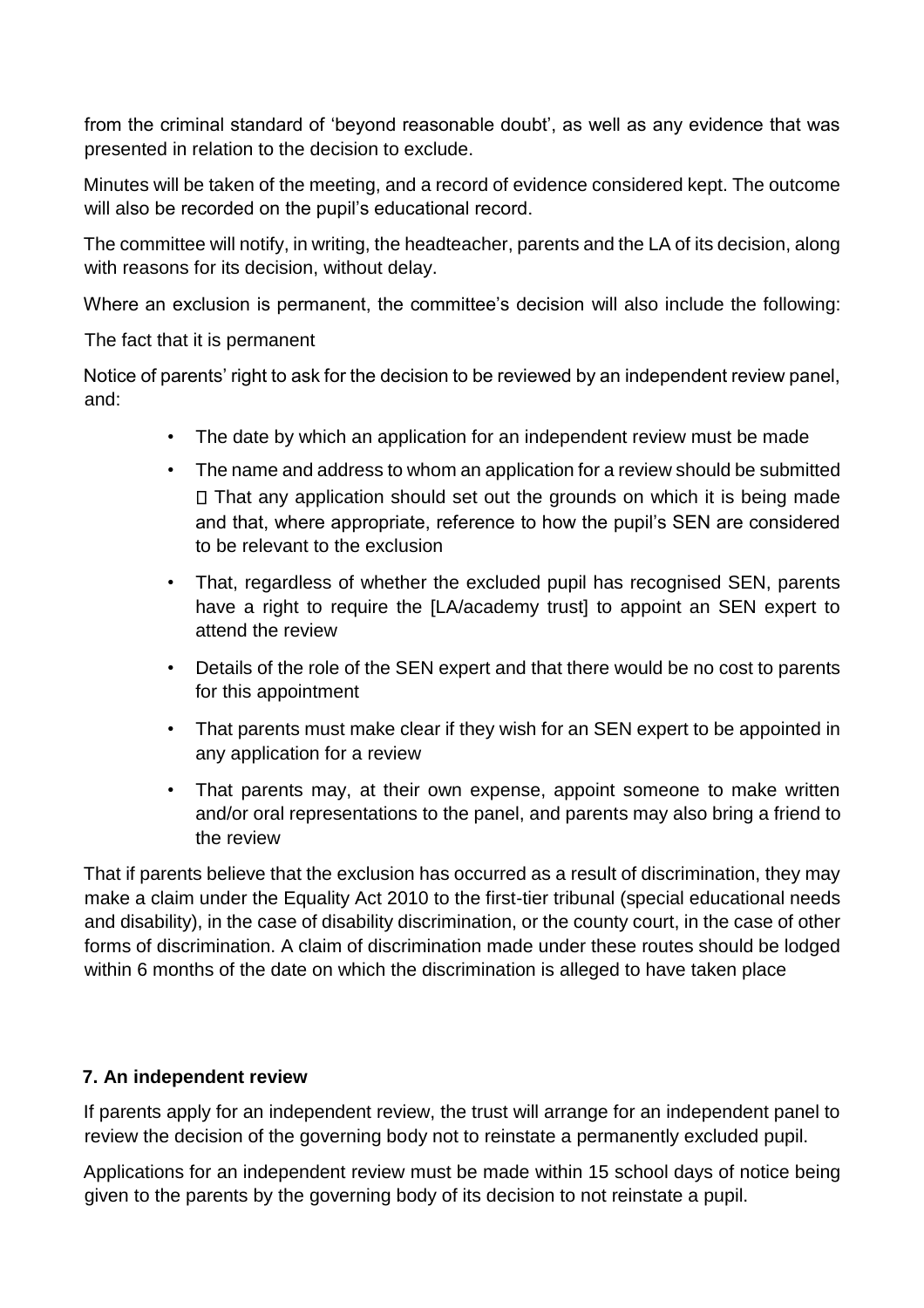A panel of 3 or 5 members will be constituted with representatives from each of the categories below. Where a 5-member panel is constituted, 2 members will come from the school governors category and 2 members will come from the headteacher category.

A lay member to chair the panel who has not worked in any school in a paid capacity, disregarding any experience as a school governor or volunteer

School governors who have served as a governor for at least 12 consecutive months in the last 5 years, provided they have not been teachers or headteachers during this time

Headteachers or individuals who have been a headteacher within the last 5 years A

person may not serve as a member of a review panel if they:

- Are a member/director of the academy trust, or governing body of the excluding school
- Are the headteacher of the excluding school, or have held this position in the last 5 years
- Are an employee of the academy trust, or the governing body, of the excluding school (unless they are employed as a headteacher at another school)
- Have, or at any time have had, any connection with the academy trust, school, governing body, parents or pupil, or the incident leading to the exclusion, which might reasonably be taken to raise doubts about their impartially
- Have not had the required training within the last 2 years

A clerk will be appointed to the panel. The independent panel will decide one of the following:

- Uphold the governing body's decision
- Recommend that the governing body reconsiders reinstatement
- Quash the governing body's decision and direct that they reconsider reinstatement (only when the decision is judged to be flawed)
- The panel's decision can be decided by a majority vote. In the case of a tied decision, the chair has the casting vote.

# **8. School registers**

A pupil's name will be removed from the school admissions register if:

- 15 school days have passed since the parents were notified of the exclusion panel's decision to not reinstate the pupil and no application has been made for an independent review panel, or
- The parents have stated in writing that they will not be applying for an independent review panel
- Where an application for an independent review has been made, the governing body will wait until that review has concluded before removing a pupil's name from the register.
- Where alternative provision has been made for an excluded pupil and they attend it, code B (education off-site) or code D (dual registration) will be used on the attendance register.
- Where excluded pupils are not attending alternative provision, code E (absent) will be used.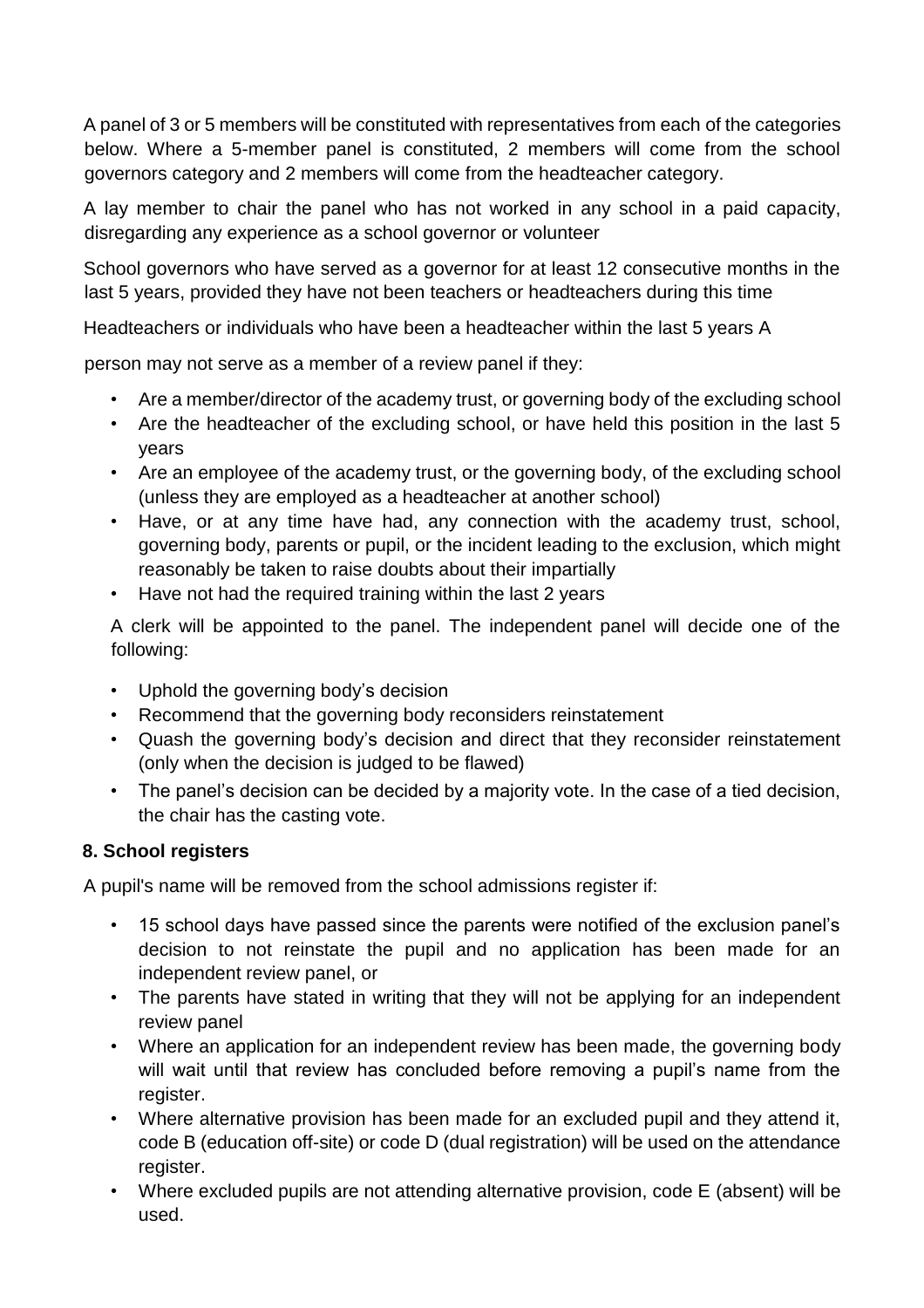#### **9. Returning from a fixed-term exclusion**

Following a fixed-term exclusion, a re-integration meeting will be held involving the pupil, parents, a member of senior staff and other staff, where appropriate.

The following measures may be implemented when a pupil returns from a fixed-term exclusion:

- Agreeing a behaviour contract
- Putting a pupil 'on report'
- Internal isolation

#### **10. Monitoring arrangements**

The Director of Pupil Engagement monitors the number of exclusions every term and reports back to the headteacher. They also liaise with the local authority to ensure suitable full-time education for excluded pupils.

#### **11. Links with other policies**

This exclusions policy is linked to our

- Climate for learning policy
- SEN policy and information report

List any other related policies that your school has here, if applicable.

#### **Appendix 1: Independent review panel training**

The academy trust must ensure that all members of an independent review panel and clerks have received training within the 2 years prior to the date of the review.

Training must have covered:

- The requirements of the primary legislation, regulations and statutory guidance governing exclusions, which would include an understanding of how the principles applicable in an application for judicial review relate to the panel's decision making
- The need for the panel to observe procedural fairness and the rules of natural justice
- The role of the chair and the clerk of a review panel